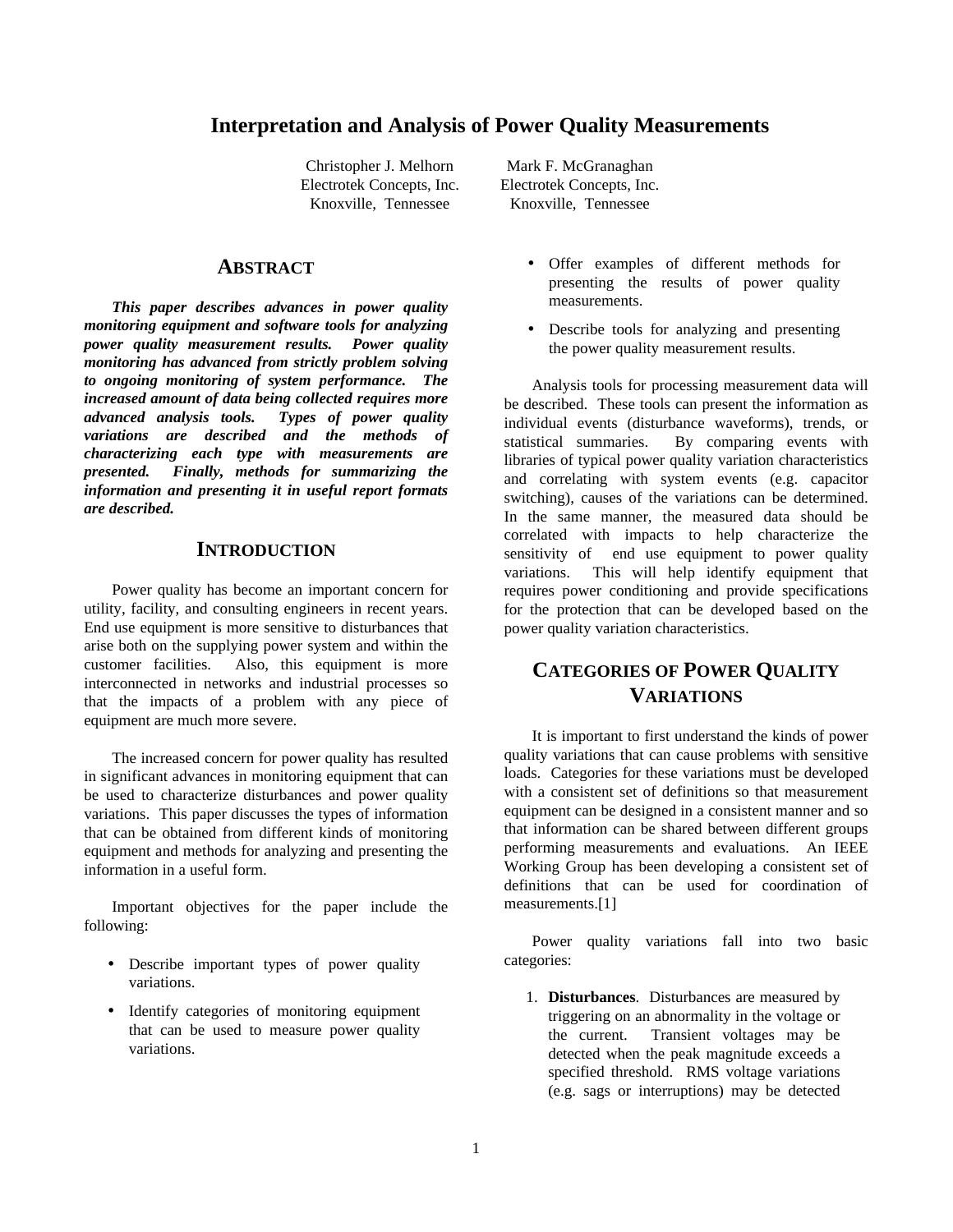|                               |                             |                             | <b>Example</b>                |  |
|-------------------------------|-----------------------------|-----------------------------|-------------------------------|--|
| <b>Power Quality</b>          | <b>Method of</b>            |                             | <b>Power Conditioning</b>     |  |
| <b>Variation Category</b>     | Characterizing              | <b>Typical Causes</b>       | <b>Solutions</b>              |  |
|                               | Peak magnitude,             | Lightning,                  | Surge Arresters,              |  |
|                               | Rise time.                  | Electro-Static Discharge,   | Filters.                      |  |
| Impulsive Transients          | Duration                    | Load Switching              | <b>Isolation Transformers</b> |  |
|                               | Waveforms,                  | Line/Cable Switching,       | Surge Arresters,              |  |
|                               | Peak Magnitude,             | Capacitor Switching,        | Filters,                      |  |
| <b>Oscillatory Transients</b> | <b>Frequency Components</b> | Load Switching              | <b>Isolation Transformers</b> |  |
|                               |                             |                             | Ferroresonant Transformers,   |  |
|                               | RMS vs. time,               |                             | Energy Storage Technologies*, |  |
| Sags/Swells                   | Magnitude, Duration         | <b>Remote System Faults</b> | <b>UPS</b>                    |  |
|                               |                             | <b>System Protection</b>    | Energy Storage Technologies*, |  |
|                               |                             | (Breakers, Fuses),          | UPS.                          |  |
| Interruptions                 | Duration                    | Maintenance                 | <b>Backup Generators</b>      |  |
|                               |                             |                             |                               |  |
| Undervoltages/                | RMS vs. Time,               | Motor Starting,             | Voltage Regulators,           |  |
| Overvoltages                  | <b>Statistics</b>           | <b>Load Variations</b>      | Ferroresonant Transformers    |  |
|                               | Harmonic Spectrum,          |                             | Filters (active or passive),  |  |
|                               | Total Harm. Distortion,     | Nonlinear Loads,            | Transformers (cancellation or |  |
| <b>Harmonic Distortion</b>    | <b>Statistics</b>           | <b>System Resonance</b>     | zero sequence components)     |  |
|                               | Variation Magnitude,        | Intermittent Loads,         |                               |  |
|                               | Frequency of Occurence,     | Motor Starting,             |                               |  |
| <b>Voltage Flicker</b>        | <b>Modulation Frequency</b> | Arc Furnaces                | <b>Static Var Systems</b>     |  |

*Table 1. Summary of Power Quality Variation Categories*

\* Note: **Energy Storage Technologies** refers to a variety of alternative

energy storage technologies that can be used for standby supply

as part of pow er conditioning

(e.g. superconducting magnetic energy storage, capacitors, flyw heels, batteries)

when the RMS variation exceeds a specified level.

2. **Steady State Variations**. These include normal RMS voltage variations and harmonic distortion. These variations must be measured by sampling the voltage and/or current over time. The information is best presented as a trend of the quantity (e.g. voltage distortion) over time and then analyzed using statistical methods (e.g. average distortion level, 95% probability of not being exceeded, etc.).

In the past, measurement equipment has been designed to handle either the disturbances (e.g. disturbance analyzers) or steady state variations (e.g. voltage recorders, harmonics monitors). With advances in processing capability, new instruments have become available that can characterize the full range of power quality variations. The new challenge involves characterizing all the data in a convenient form so that it can be used to help identify and solve problems.

Table 1 summarizes the different categories and lists possible causes and power conditioning equipment solutions for each category.

#### **Steady State Voltage Characteristics**

There is no such thing as steady state on the power system. Loads are continually changing and the power system is continually adjusting to these changes. All of these changes and adjustments result in voltage variations that are referred to as *long duration voltage variations*. These can be *undervoltages* or *overvoltages*, depending on the specific circuit conditions. Characteristics of the steady state voltage are best expressed with long duration profiles and statistics. Important characteristics include the voltage magnitude and *unbalance*. Harmonic distortion is also a characteristic of the steady state voltage but this characteristic is treated separately because it does not involve variations in the fundamental frequency component of the voltage.

Most end use equipment is not very sensitive to these voltage variations, as long as they are within reasonable limits. ANSI C84.1 [7] specifies the steady state voltage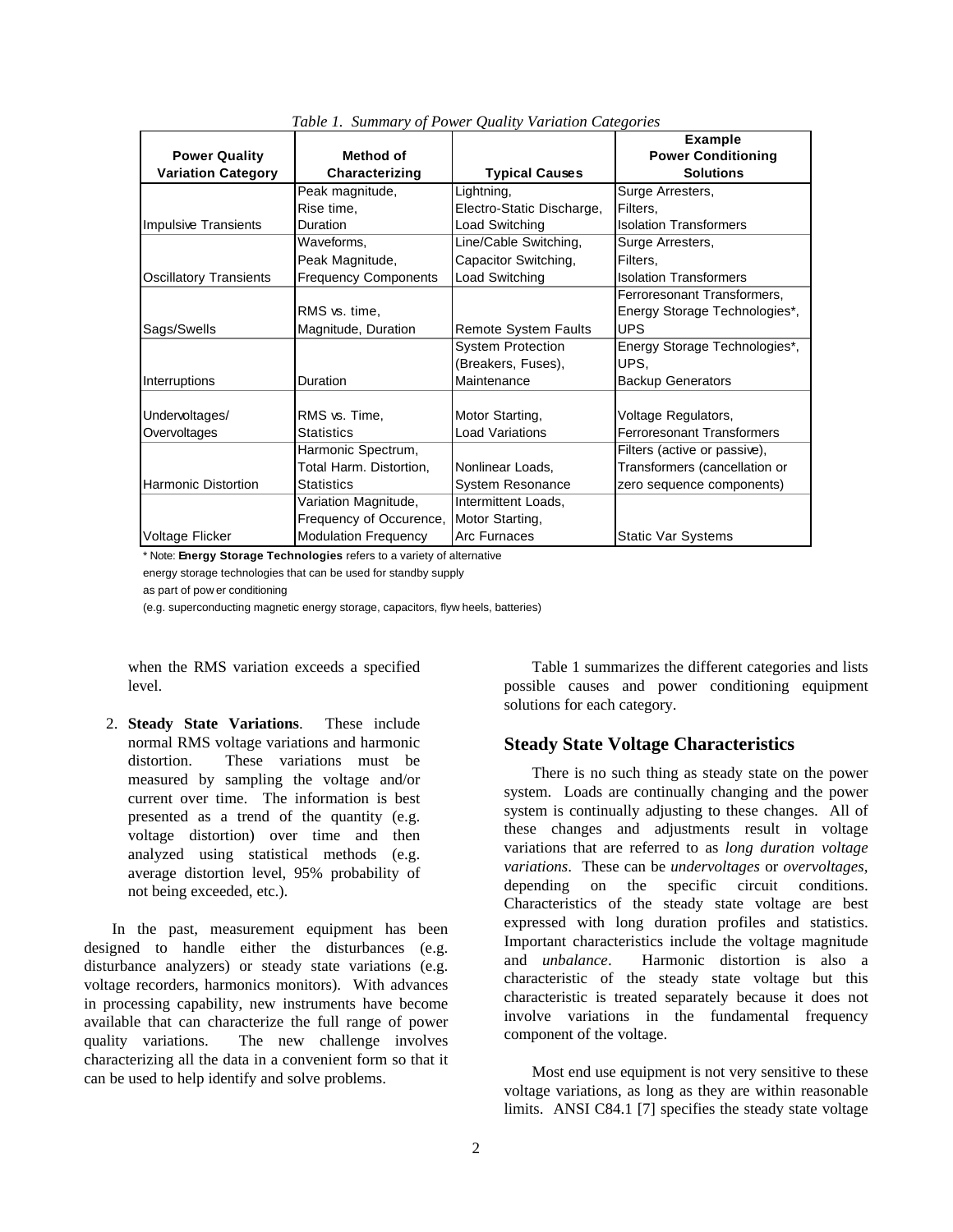tolerances for both magnitudes and unbalance expected on a power system. Long duration variations are considered to be present when the limits are exceeded for greater than 1 minute.



*Figure 1. Example 24 hour voltage profile illustrating long duration voltage variations.*

#### **Harmonic Distortion**

Harmonic distortion of the voltage and current results from the operation of nonlinear loads and devices on the power system. The nonlinear loads that cause harmonics can often be represented as current sources of harmonics. The system voltage appears stiff to individual loads and the loads draw distorted current waveforms. Table 2 illustrates some example current waveforms for different types of nonlinear loads. The weighting factors indicated in the table are being proposed in the *Guide for Applying Harmonic Limits on the Power System (Draft 2)[2]* for preliminary evaluation of harmonic producing loads in a facility.

Harmonic voltage distortion results from the interaction of these harmonic currents with the system impedance. The harmonic standard, *IEEE 519-1992 [2],* has proposed two way responsibility for controlling harmonic levels on the power system.

- 1. End users must limit the harmonic currents injected onto the power system.
- 2. The power supplier will control the harmonic voltage distortion by making sure system resonant conditions do not cause excessive magnification of the harmonic levels.

Harmonic distortion levels can be characterized by the complete harmonic spectrum with magnitudes and phase angles of each individual harmonic component. It is also common to use a single quantity, the *Total Harmonic Distortion,* as a measure of the magnitude of harmonic distortion. For currents, the distortion values must be referred to a constant base (e.g. the rated load current or demand current) rather than the fundamental component. This provides a constant reference while the fundamental can vary over a wide range.

*Table 2. Example current waveforms for various nonlinear loads.*

| Type of Load                                                                                | Typical Waveform | Current<br>Distortion                    | Weighting<br>Factor $(W_i)$ |
|---------------------------------------------------------------------------------------------|------------------|------------------------------------------|-----------------------------|
| Single Phase<br>Power Supply                                                                |                  | 80%<br>(high 3rd)                        | 2.5                         |
| Semiconverter                                                                               | an<br>Tana tanta | high 2nd,3rd,<br>4th at partial<br>loads | 2.5                         |
| 6 Pulse Converter,<br>capacitive smoothing,<br>no series inductance                         |                  | 80%                                      | 2.0                         |
| 6 Pulse Converter,<br>capacitive smoothing<br>with series inductance $>$ 3%,<br>or de drive |                  | 40%                                      | 1.0                         |
| 6 Pulse Converter<br>with large inductor<br>for current smoothing                           |                  | 28%                                      | 0.8                         |
| 12 Pulse Converter                                                                          |                  | 15%                                      | 0.5                         |
| ac Voltage<br>Regulator                                                                     |                  | varies with<br>firing angle              | 0.7                         |

Harmonic distortion is a characteristic of the steady state voltage and current. It is not a disturbance. Therefore, characterizing harmonic distortion levels is accomplished with profiles of the harmonic distortion over time (e.g. 24 hours) and statistics. Figure 2 illustrates a typical profile of harmonic voltage distortion on a feeder circuit over a one month period.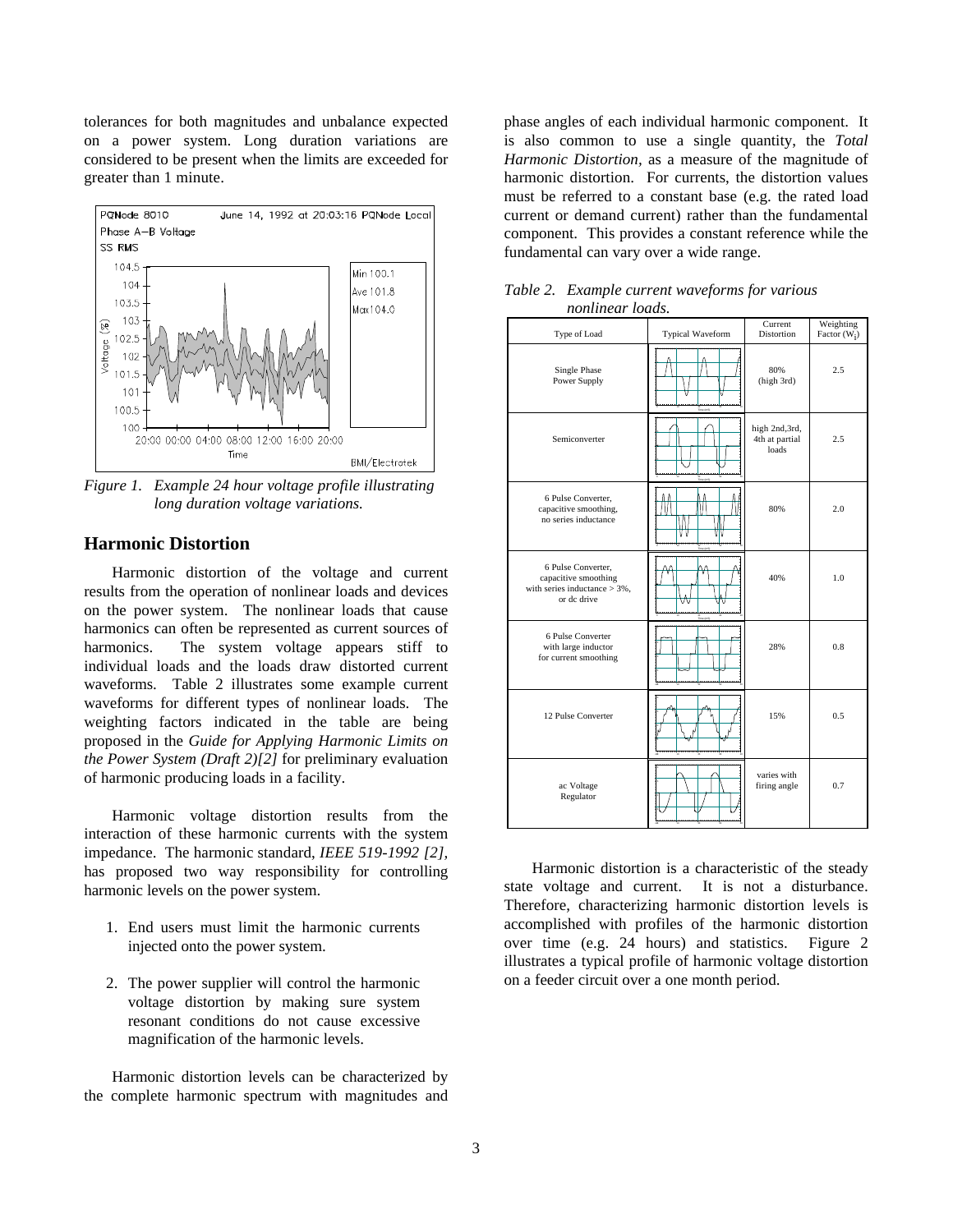

*Figure 2. Example Profile of Harmonic Voltage Distortion on a Distribution Feeder Circuit.*

#### **Transients**

The term *transients* is normally used to refer to fast changes in the system voltage or current. Transients are disturbances, rather than steady state variations such as harmonic distortion or voltage unbalance. Disturbances can be measured by triggering on the abnormality involved. For transients, this could be the peak magnitude, the rate of rise, or just the change in the waveform from one cycle to the next. Transients can be divided into two sub-categories, impulsive transients and oscillatory transients, depending on the characteristics.

Transients are normally characterized by the actual waveform, although summary descriptors can also be developed (peak magnitude, primary frequency, rate-ofrise, etc.). Figure 3 gives a capacitor switching transient waveform. This is one of the most important transients that is initiated on the utility supply system and can affect the operation of end user equipment.



*Figure 3. Capacitor Switching Transient.*

Transient problems are solved by controlling the transient at the source, changing the characteristics of the system affecting the transient or by protecting equipment so that it is not impacted. For instance, capacitor switching transients can be controlled at the source by closing the breaker contacts close to a voltage zero

crossing. Magnification of the transient can be avoided by not using low voltage capacitors within the end user facilities. The actual equipment can be protected with filters or surge arresters.

#### **Short Duration Voltage Variations**

Short duration voltage variations include variations in the fundamental frequency voltage that last less than one minute. These variations are best characterized by plots of the *RMS voltage* vs. time but it is often sufficient to describe them by a voltage magnitude and a duration that the voltage is outside of specified thresholds. It is usually not necessary to have detailed waveform plots since the RMS voltage magnitude is of primary interest.

The voltage variations can be a momentary low voltage (*voltage sag*), high voltage (*voltage swell*), or loss of voltage (*interruption*). Interruptions are the most severe in terms of their impacts on end users but voltage sags can be more important because they may occur much more frequently. A fault condition can cause a momentary voltage sag over a wide portion of the system even though no end users may experience an interruption. This is true for most transmission faults. Figure 4 is an example of this kind of event. Many end users have equipment that may be sensitive to these kinds of variations. Solving this problem on the utility system may be very expensive so manufacturers are developing ride through technologies with energy storage to handle these voltage variations on the end user side.



*Figure 4. Voltage Sag Caused by a Remote Fault Condition.*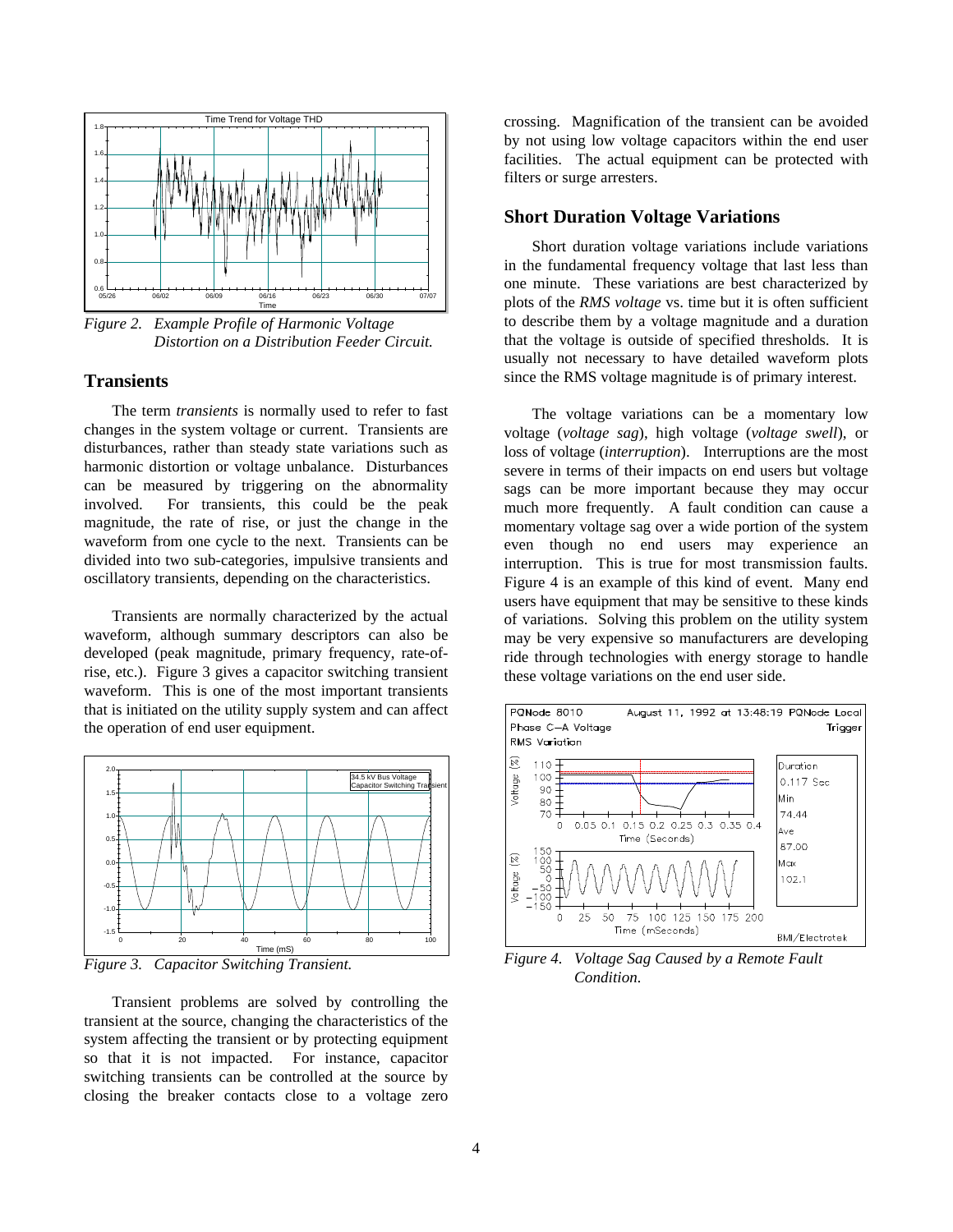| Meter<br><b>Type</b>  | Circuit              | <b>Sine Wave</b> | Square Wave | <b>Distorted</b><br>Wave | Light<br>Dimmer | Triangle<br><b>Wave</b> |
|-----------------------|----------------------|------------------|-------------|--------------------------|-----------------|-------------------------|
|                       |                      |                  |             |                          |                 |                         |
| Peak<br>Method        | Peak / 1.414         | 100 %            | 82 %        | 184 %                    | 113 %           | 121 %                   |
| Average<br>Responding | Sine Avg. $x$ 1.1    | 100 %            | 110 %       | 60 %                     | 84 %            | 96 %                    |
| <b>True RMS</b>       | <b>RMS Converter</b> | 100 %            | 100 %       | 100 %                    | 100 %           | 100 %                   |

*Table 3. Methods for Measuring Voltages and Currents with Multi-Meters.*

# **TYPES OF EQUIPMENT FOR MONITORING POWER QUALITY**

#### **Multimeters or DMMs**

After initial tests of wiring integrity, it may also be necessary to make quick checks of the voltage and/or current levels within a facility. Overloading of circuits, under- and over-voltage problems, and unbalances between circuits can be detected in this manner. These measurements just require a simple multimeter. Signals to check include:

- phase-to-ground voltages
- phase-to-neutral voltages
- neutral-to-ground voltages
- phase-to-phase voltages (three phase system)
- phase currents
- neutral currents

The most important factor to consider when selecting and using a multimeter is the method of calculation used in the meter. All of the commonly used meters are calibrated to give an RMS indication for the measured signal. However, a number of different methods are used to calculate the RMS value. The three most common methods are:

- 1. **Peak Method**. The meter reads the peak of the signal and divides the result by 1.414 (square root of 2) to obtain the RMS.
- 2. **Averaging Method**. The meter determines the average value of a rectified signal. For a

clean sinusoidal signal, this average value is related to the RMS value by the constant,  $k=1,1$ . This value k is used to scale all waveforms measured.

3. **True RMS**. The RMS value of a signal is a measure of the heating which will result if the voltage is impressed across a resistive load. One method of detecting the true RMS value is to actually use a thermal detector to measure a heating value. More modern digital meters use a digital calculation of the RMS value by squaring the signal on a sample by sample basis, averaging over a period, and then taking the square root of the result.

These different methods all give the same result for a clean, sinusoidal signal but can give significantly different answers for distorted signals. This is very important because significant distortion levels are quite common, especially for the phase and neutral currents within the facility. Table 3 can be used to better illustrate this point.

Each waveform in Table 3 has an RMS value of 1.0 pu (100.0%). The corresponding measured value for each type of meter is displayed under the associated waveforms, per-unitized to the 1.0 pu RMS value.

#### **Oscilloscopes**

An oscilloscope is valuable when performing real time tests. Looking at the voltage and current waveforms can tell a lot about what is going on, even without performing detailed harmonic analysis on the waveforms. You can get the magnitudes of the voltages and currents,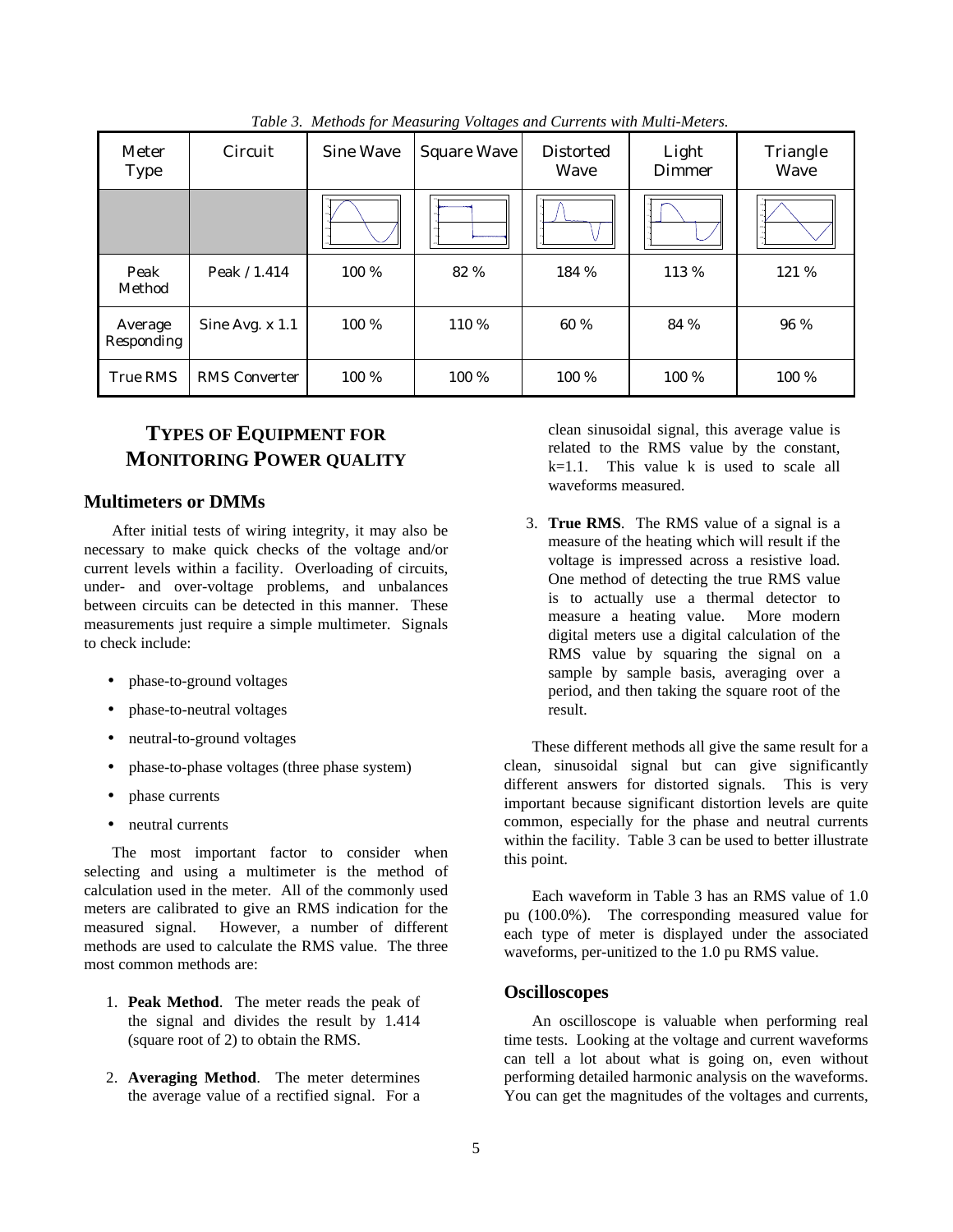look for obvious distortion, and detect any major variations in the signals.

There are numerous makes and models of oscilloscopes to choose from. A digital oscilloscope with data storage is valuable because the waveform can be saved and analyzed. Oscilloscopes in this category often have waveform analysis capability (energy calculation, spectrum analysis) also. In addition, the digital oscilloscopes can usually be obtained with communications so that waveform data can be uploaded to a PC for additional analysis with a software package.

#### **Disturbance Analyzers**

Disturbance analyzers and disturbance monitors form a category of instruments which have been developed specifically for power quality measurements. They typically can measure a wide variety of system disturbances from very short duration transient voltages to long duration outages or under-voltages. Thresholds can be set and the instruments left unattended to record disturbances over a period of time. The information is most commonly recorded on a paper tape but many devices have attachments so that it can be recorded on disk as well.

There are basically two categories of these devices:

- 1. **Conventional analyzers** that summarize events with specific information such as over/under voltage magnitudes, sags/surge magnitude and duration, transient magnitude and duration, etc.
- 2. **Graphics-Based analyzers** that save and print the actual waveform along with the descriptive information which would be generated by one of the conventional analyzers.

It is often difficult to determine the characteristics of a disturbance or a transient from the summary information available from conventional disturbance analyzers. For instance, an oscillatory transient cannot be effectively described by a peak and a duration. Therefore, it is almost imperative to have the waveform capture capability in a disturbance analyzer for detailed analysis of a power quality problem (Figure 5). However, a simple conventional disturbance monitor can be valuable for initial checks at a problem location.



*Figure 5. Graphics Based Analyzer Output*

#### **Spectrum Analyzers and Harmonic Analyzers**

Many instruments and on line monitoring equipment now include the capability to sample waveforms and perform FFT calculations. The capabilities of these instruments vary widely and the user must be careful that the accuracy and information obtained is adequate for the investigation. The following are some basic requirements for harmonic measurements used to investigate a problem:

- Capability to measure both voltage and current simultaneously so that harmonic power flow information can be obtained.
- Capability to measure both magnitude and phase angle of individual harmonic components (also needed for power flow calculations).
- Synchronization and a high enough sampling rate for accurate measurement of harmonic components up to at least the 37th harmonic (this requirement is a combination of a high sampling rate and a sampling interval based on the 60 Hz fundamental).
- Capability to characterize the statistical nature of harmonic distortion levels (harmonics levels change with changing load conditions and changing system conditions).

Harmonic distortion is a continuous phenomena. It can be characterized at a point in time by the frequency spectrums of the voltages and currents. However, for proper representation, measurements over a period of time must be made and the statistical characteristics of the harmonic components and the total distortion determined.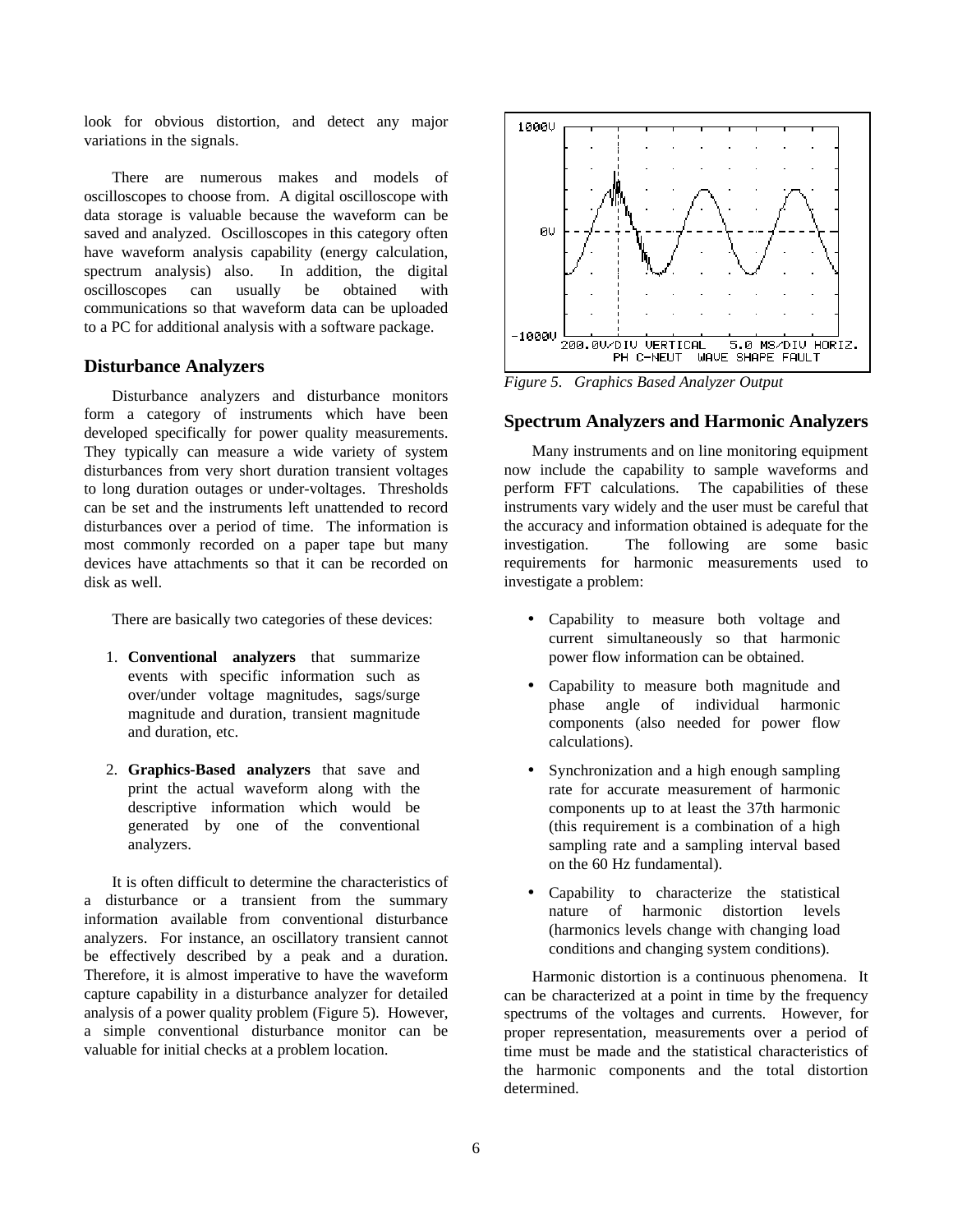

*Figure 6. Output From Combination Disturbance and Harmonic Analyzer.*

## **Combination Disturbance and Harmonic Analyzers**

The most recent instruments combine limited harmonic sampling and energy monitoring functions with complete disturbance monitoring functions as well (Figure 6). The output is graphically based and the data is remotely gathered over phone lines into a central database. Statistical analysis can then be performed on the data. The data is also available for input and manipulation into other programs such as spreadsheets and other graphical output processors.

# **ANALYZING POWER QUALITY MEASUREMENT DATA**

Analyzing power quality measurements has become increasingly more sophisticated within the past few years. It is not enough to simply look at RMS quantities of the voltage and current. Disturbances that occur on the power system have durations in the milli-second time frame, equipment is more sensitive to these disturbances, and there is more equipment connected to the power systems that cause disturbances or power quality problems. For these reasons, it is often necessary to continuously monitor system performance and characterize possible impacts of disturbances.

The data analysis system must be flexible enough to handle data from a variety of monitoring equipment and maintain a database that can be used by many different applications. The concept is illustrated in Figure 7.



*Figure 7. Example Data Analysis System.*

Different types of power quality variations require different types of analysis to characterize system performance. Some examples are given in the following sections. With a flexible system, these applications can be customized to individual user needs.

#### **Transients**

Transients are normally characterized by the actual waveform, although summary descriptors can also be developed for:

• peak magnitude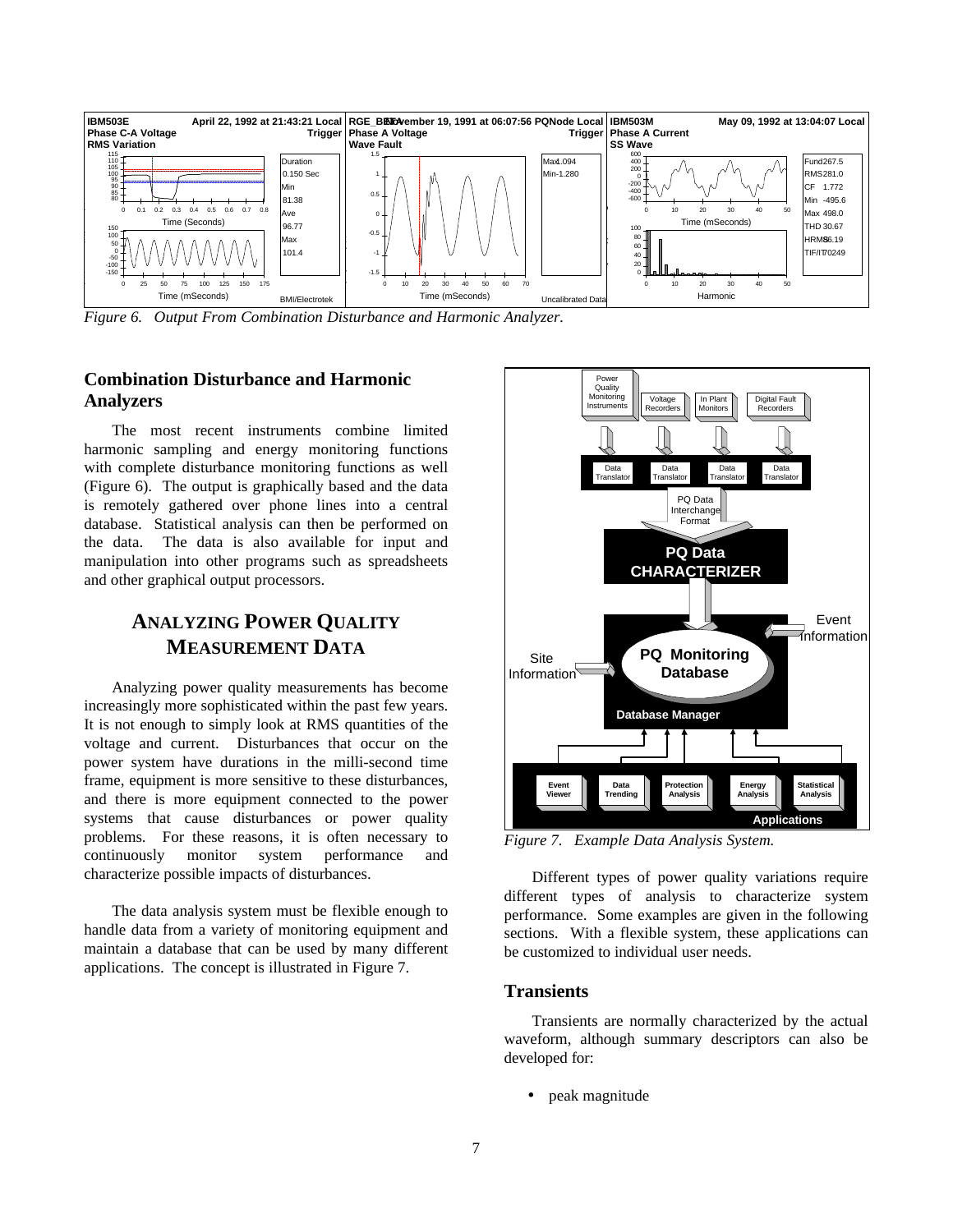- primary frequency
- time of occurrence
- rate of rise

An example of this data in statistical form is presented in Figure 8.



*Figure 8. Bar Chart for Transient Peak Voltage.*

### **RMS Variations**

RMS variations are generally characterized by the RMS value vs. time or by the minimum magnitude of the voltage during the event vs. the duration of the event. Figure 1 was an illustration of a plot of magnitude vs. Time for a 24 hour period.

This method is fine for looking at single sites and single events. But when a whole system is involved, either customer or utility, it may be preferable to look at a range of events (e.g. one month, one year, etc.) for multiple sites. This would give an indication as to what type of RMS events are occurring on a given system. The magnitude duration plot in Figure 9 illustrates the minimum voltage (in percent) during the event and the duration of the event (time in cycles that voltage was out of the thresholds).



*Figure 9. Example Magnitude Duration Plot.*

Another method for displaying this type of data is a three dimensional bar graph where the count, magnitude,

and duration is shown. Figure 10 illustrates this type of plot.



*Figure 10. Three Dimensional RMS Variation Bar Graph.*

#### **Harmonics**

Harmonics are characterized by individual snapshots of voltage and current with the associated spectrums. It is important to understand that the harmonic distortion levels are always changing and these characteristics cannot be represented with a single snapshot. Therefore, time trends and statistics are needed. An example time trend plot for one month was included in Figure 2. Figure 11 shows the statistics of the harmonic current level. This would be good for comparison with IEEE-519 limits.



*Figure 11. Histogram for Harmonic RMS Current for Approximately Four Months.*

#### **SUMMARY**

Systematic procedures for evaluating power quality concerns can be developed but they must include all levels of the system, from the transmission system to the end user facilities. Power quality problems show up as impacts within the end user facility but may involve interaction between all levels of the system.